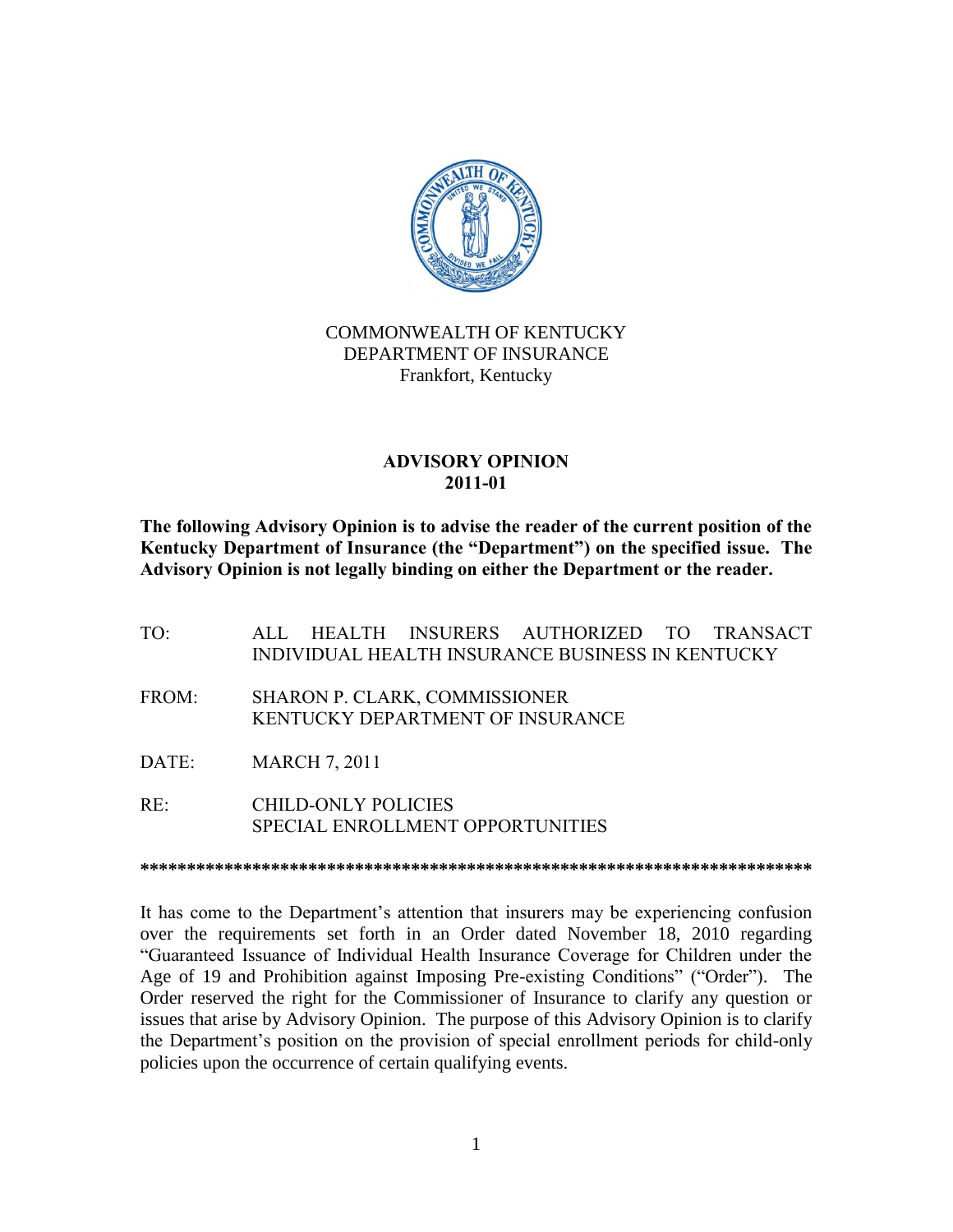The Order states:

5. Insurers shall not offer child-only policies outside the open enrollment periods established by this Order except Insurers shall permit a child under the age of 19 to apply and enroll for coverage during a special enrollment period under the terms of the health benefit plan if the child has experienced a qualifying event as set forth under KRS 304.17A-220(10)(a). A health benefit plan issued during a special enrollment period after a qualifying event to a child under the age of 19 shall be issued on a guaranteed basis and shall not impose any pre-existing condition provision.

The Department's intention in this section was to allow individuals to apply for coverage outside the open enrollment period who are newly eligible to obtain a child-only policy due certain qualifying events. Those events include loss of coverage, expiration of COBRA or continuation, and acquisition of a dependent as referenced in 304.17A-220(10). The reference to the statute was meant to illustrate the types of events that should be recognized. The reference to 304.17A-220(10)(a) was a typographical error and should have been 304.17A-220(10).

As 304.17A-220(10) is applicable to group policies, the exact scenarios set forth in the statute may not be applicable to the individual market. Therefore, the carrier was meant to incorporate the events and the time frames set forth in statute and apply them in comparable scenarios in the individual market. For example, if a dependent child under the age of 19 experiences a loss of coverage during the year as reflected in 304.17A-220(10)(a) (such as losing group coverage through a parent's plan or other health insurance), an insurer must recognize a special enrollment period lasting as least thirty (30) days from the date of the event (loss of coverage). Also, if an individual acquires a child under the age of 19 outside of the open enrollment period due to an event referenced in  $304.17A-220(10)(c)$ , (such as birth or adoption), that child is eligible for an open enrollment period lasting at least thirty days (30) from the date of acquisition (birth, adoption, etc). These events still constitute a qualifying event even if the parent is not currently covered under a child-only policy.

Nothing in this order shall prohibit an insurer from setting a premium rate for individuals based upon medical underwriting so long as such rate is in compliance with the applicable product's rate filing on record with the Department of Insurance. Pursuant to the Order, individuals under the age of 19 applying for child-only coverage during a special enrollment period shall not be eligible for coverage if the individual has other coverage, or other coverage is available to them, on the effective date of the child only coverage being applied for. Other coverage shall not include coverage through Kentucky Access or the Federal Pre-Existing Condition Insurance Plan.